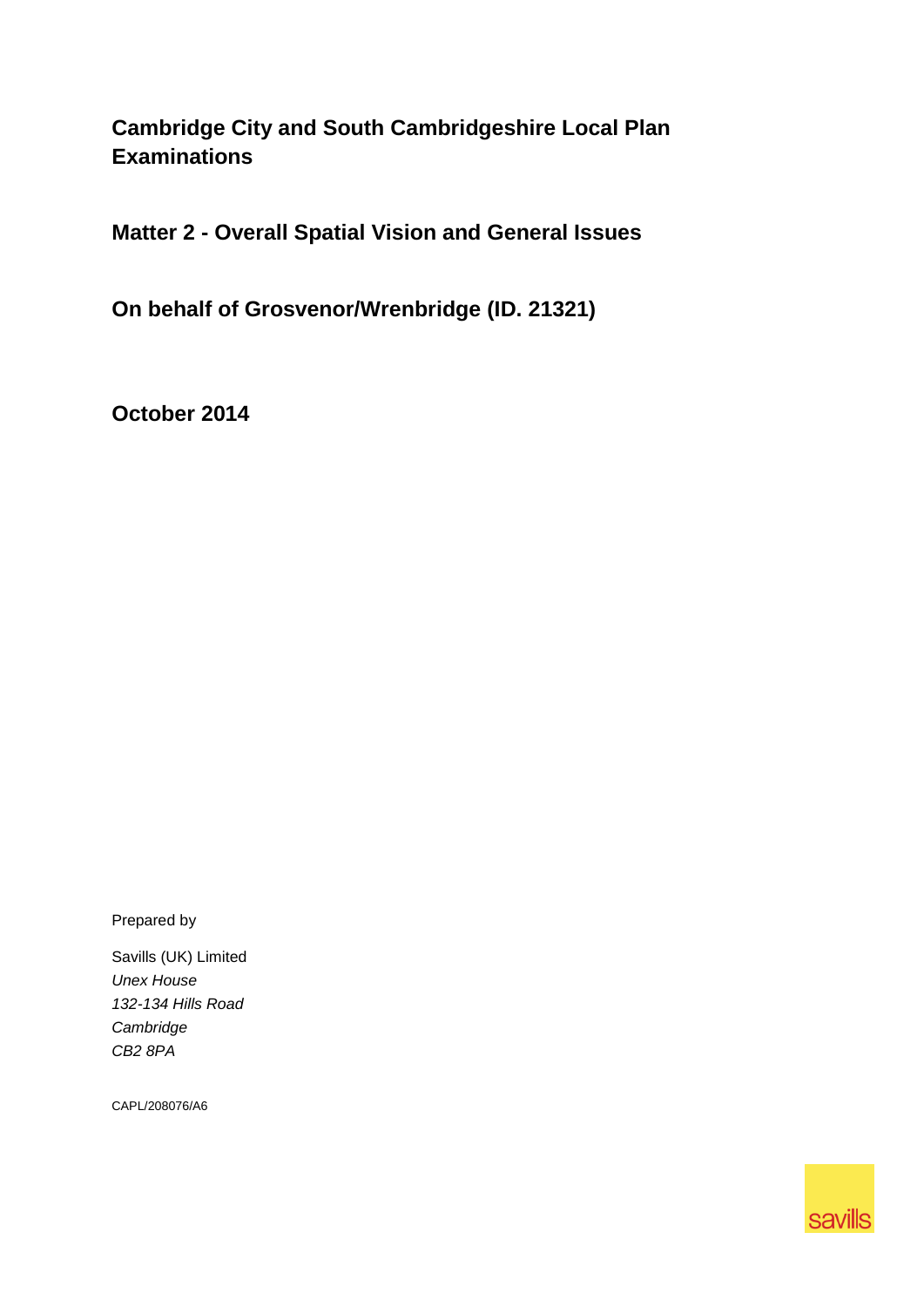# **Matter 2 - Overall Spatial Vision and General Issues**

*A. Is the overarching development strategy, expressed as the preferred sequential approach for new development, soundly based and will it deliver sustainable development in accordance with the policies of the National Planning Policy Framework?* 

- 1. The planning and development strategy for Cambridge developed in the 1950s sought to direct housing growth away from Cambridge to protect it as "the last true University city in England". In order to protect the character of the city as an historic town a green belt was designated to encircle the city to prevent its outward growth. Although housing was restrained, employment grew quickly on the back of Cambridge's international reputation as an education centre and the concentration of research activity linked to Cambridge University, Addenbrooke's Hospital and independent and company research centres. This has become known as the 'Cambridge Phenomenon' with clusters of businesses in developing technologies characterised by links to Cambridge University, together with high levels of new business formation and spins-offs.
- 2. As a result of that strategy:
	- new homes were developed in locations away from Cambridge, unsupported by local employment;
	- Cambridge's commuting hinterland was extended with commuters overwhelmingly travelling by car, exacerbating carbon emission;
	- high land and house prices and difficulties for many people in affording housing that meets their needs; and
	- skill shortages and recruitment difficulties for employers.
- 3. As a consequence, RPG6: Regional Planning Guidance for East Anglia (2000) introduced a fundamentally different approach in order to support the Cambridge economy, tackle affordability issues and to address climate change impacts. RPG6 required that the authorities put in place a strategy which focussed growth on Cambridge rather than dispersed growth to the Ouse Valley and Fens. The RPG6 strategy was taken further by the Cambridgeshire Structure Plan 2003, Cambridge City Local Plan (2006) and the various South Cambridgeshire Development Plan Documents (adopted from 2007 though to 2010). That strategy sets out a sequential approach to development, starting with land within the existing urban area. In order to deliver substantial growth at Cambridge, the plans reviewed the green belt and released land on the edge of Cambridge for development.
- 4. The purpose of RPG6 was to introduce a fundamentally different strategy in the interests of tackling climate change, affordability and supporting the technology led economy. That was not intended as a short term approach to the issues facing Cambridge.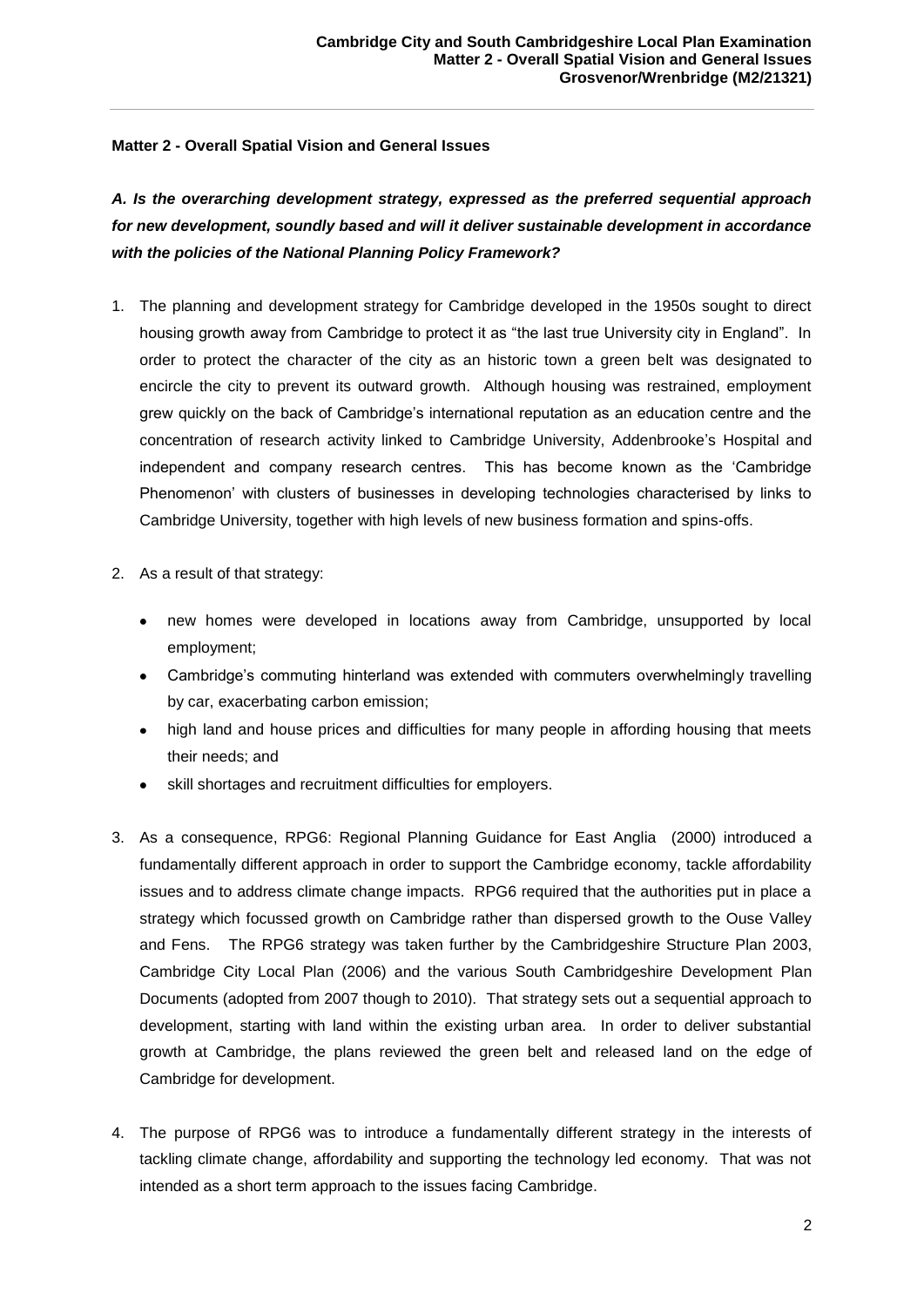- 5. The Structure Plan required that 8,000 homes were built, on the edge of Cambridge on sites released from the Green Belt by 2016. Additional land was removed through local plans to provide for between 11,749 homes and 13,749 homes after 2016. In total land for 19,740 homes was released from the Green Belt. With the core of the airport site now delayed until after 2031, effectively the planning strategy is only likely to deliver around 1,700 homes at Cambridge East by 2031 – 1,300 homes North of Newmarket Road (based on the submitted planning application) and 400 homes north of Cherry Hinton (as shown in Cambridge Annual Monitoring Report 2013). Therefore, in total, from the strategy set out in the Structure Plan and current adopted local plans, around 8,300 to 10,300 fewer homes will be delivered at Cambridge than had been anticipated.
- 6. The Cambridge Local Plan sets out at Table 2.2 a comparison between the Structure Plan and the new local plans and states it is a continuation of the strategy set in train. That is not considered to be an appropriate comparison or evidence of a continuation of the strategy, as in effect all that has happened is that development not delivered by 2016 through the current local plans is rolled into the period 2011 to 2031 and significant development at Cambridge East is pushed beyond 2031. The structure plan strategy was not about the proportions of development at the locations in the hierarchy it was about delivering development needed at Cambridge.
- 7. Both plans identify that Cambridge is the most sustainable location for growth and that the edge of Cambridge is the next most sustainable location for growth (eg 2.29 of Cambridge City Submission Local Plan). The plan goes on to state that those accessibility aspects of sustainable development needs to be balanced with environmental and social benefits. We agree to the extent that social and environmental benefits need to be factored in. It appears however, in this balancing act that economics benefits have not been taken into account, as no mention is made of taking into account that element of sustainable development.
- 8. The Cambridge Local Plans lists 4 constraints as effecting the strategy:
	- Cambridge historic environment
	- Limited supply of land, as well as conservation constraints
	- $\bullet$ Transport and other infrastructure under pressure
	- The Green Belt
- 9. We do not accept that a Cambridge centred strategy is necessarily harmful to Cambridge's historic environment. That is an issue of quality of development. Indeed, the car-borne dispersal strategy pursued in the past has been significantly detrimental to Cambridge's historic character.
- 10. We do not agree that there is a limited the supply of land. This "constraint" is simply a reflection [and indeed an admission] of the point below under b, that the strategy has not looked holistically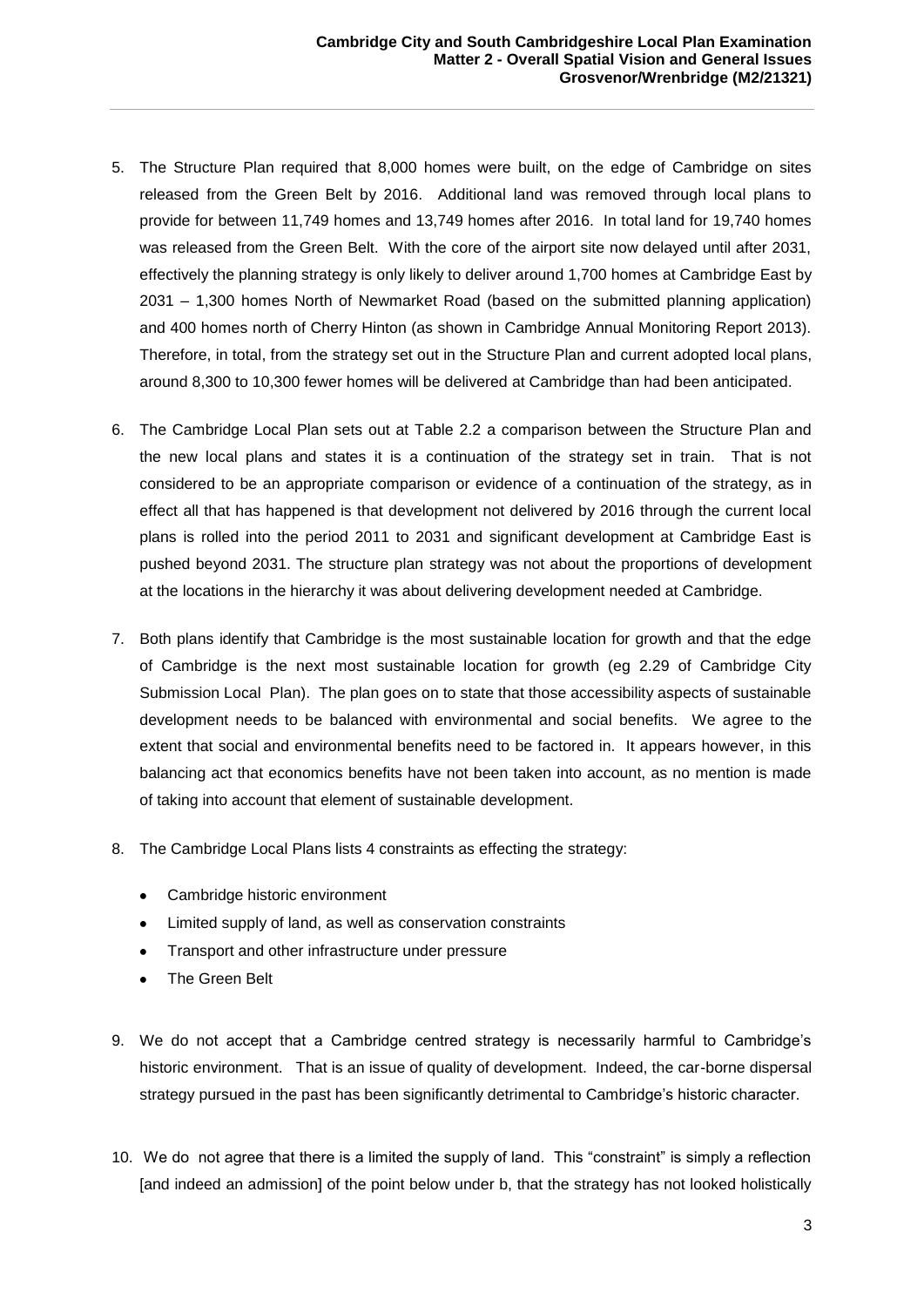across the area and at land in South Cambridgeshire on the edge of the City to meet Cambridge's needs.

- 11. All areas suffer from pressure on infrastructure. This is matter of proper planning for infrastructure needs.
- 12. We do not consider that the Green Belt should be a determinant of planning strategy. Rather it is a planning policy tool to deliver a planning strategy. It was devised to constrain the growth of Cambridge.
- 13. Whilst the plans state that the issues are about balancing accessibility with social and environmental benefits, the constraints listed do not fall into those categories. In particular there is no social dimension included in those constraints. Cambridge is an area of significant housing pressure and affordability issues. Table 2 (13.2.5.1) of the SHMA shows that for Cambridge City, current annual affordable housing need plus new annually arising need less annual supply results in a total net need of 2,140 dwellings. This compares unfavourably with a projection-based assessment to provide only 700 market and affordable dwellings annually.
- 14. The City Local Plan states an intention to address the current unmet need over the first five years (1,548 per year). Together with addressing newly arising net need (592 homes per year) this would require 10,700 affordable homes in the first five years. Once the current backlog of need is addressed, the assumption is that only newly arising affordable need would be required to be provided for (currently projected at 592 homes per year - *figure 3: visualising net affordable housing need over the coming years*). Addressing the backlog of need plus newly arising need would require 19,580 affordable homes to be provided in the first ten years. This exceeds by a significant margin the total planned provision for the whole twenty year plan.
- 15. Assuming that the newly arising need for the latter decade of the plan (i.e. for the plan years 2021 to 2031) remains constant at 592 affordable homes per year, this would require a further 5,920 dwellings to be provided, lifting the overall objectively assessed need for affordable housing to 25,500 dwellings. This figure is significantly higher than the planned housing requirement of 14,000 dwellings. The local plan housing trajectory at Figure 2.2 identifies net delivery in the last seven years of the plan as below 300 dwellings a year for market and affordable housing.
- 16. Whilst the plan says there is a need to balance accessibility issues with "social benefits", it is clear that the social dimension has not in fact been taken into account. It is clear that there will be significant social disadvantage, with increasing numbers of people not having their housing needs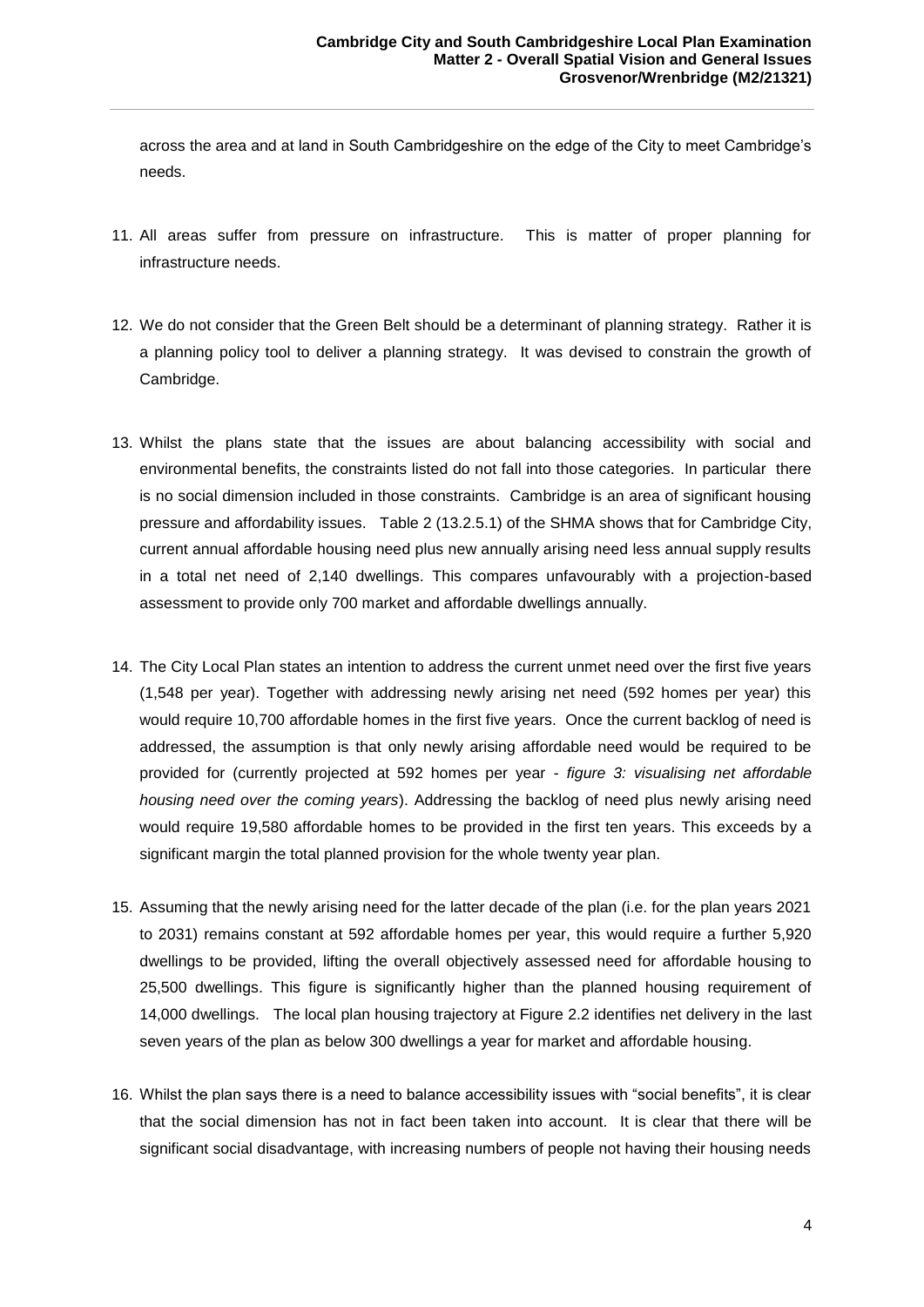met, exacerbating affordability issues and with more people falling into housing need at the end of the plan period than at the beginning. That can not be a sustainable strategy.

- 17. Development at Cambridge significantly increases the opportunities for travel by non-car modes, so significantly reducing Carbon emissions and the contribution to climate change. Data from Census 2011 demonstrates almost 17% of people in Cambridge walk to work, 7% travel by bus and 32% cycle. Just 34% drive to work.
- 18. Whilst the plans acknowledge "accessibility", they do not appear to acknowledge Climate Change as an "environmental" issue in relation to locating more development at Cambridge.
- 19. The Green Belt should not be a determinant of planning strategy. That will exacerbate Cambridge's existing problems. It will lead to further increase house prices, force more people into need for affordable housing and increase car-borne travel into the City, increasing congestion.
- 20. Section 39 of the Planning and Compulsory Purchase Act 2004 Act requires that
	- The person or body must exercise the function [plan-making] with the objective of contributing to the achievement of sustainable development.
- 21. The core planning principles of the NNPF include supporting the transition to a low carbon future. The NPPF explains that local authorities should:
	- support reductions in greenhouse gas emission and reduce congestion (para. 30);
	- $\bullet$ support a pattern of development which facilitates the use of sustainable modes (para.30)
	- ensure that developments which generate significant movement are located where the need for travel will be minimised (para. 34),
	- $\bullet$ should exploit opportunities for the use of sustainable transport modes (para. 35)
- 22. The most significant way that the local plan can achieve sustainable development is through the location of development in sustainable locations. Indeed, both plans identify that the edge of Cambridge is the next most sustainable location after the urban area. Both plans therefore are unsound and fail in relation to the statutory duty of S39 of the Planning and Compulsory Purchase Act 2004 Act.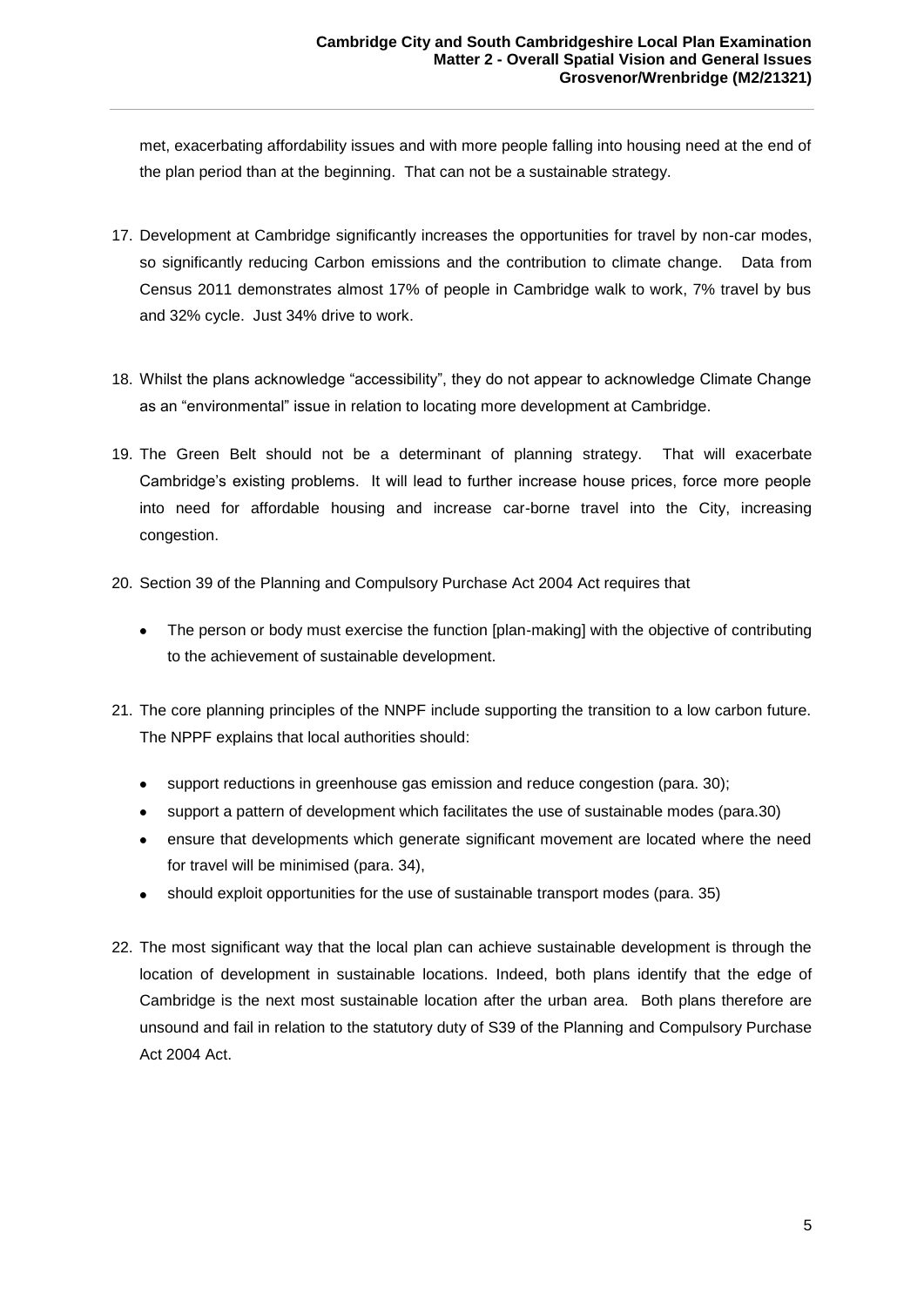#### *B. Is it clear what other strategic options were considered and why they were dismissed?*

- 23. Para 2.15 of Cambridge City's Submission plan refers to the plan meeting Cambridge's objectively assessed needs. Paragraph 2.17 says that the plan is meeting the City's needs in full.
- 24. Paragraph 2.11 of South Cambridgeshire Submission plan states that South Cambridgeshire's need is for 19,000 new homes.
- 25. On that basis both plans seek to deliver their own needs. And accordingly the plans have looked at making allocations to meet those needs based on their local plan area, rather than considering the most suitable strategy. The plans as submitted have not summed the figures and sought to distribute those.
- 26. The Memorandum of Understanding (MoU), introduced in the run up to the Examination, now seeks to say that in effect the housing figures are joint needs figure. That is not consistent with the submission Local Plans. For example, paragraph 2.37 of the Cambridge Local Plan states the City will meet its need within its area. If the figure is now being said to be a joint housing need figure, then the sustainability appraisals should have considered the most appropriate approach to distributing 33,000 homes. There appears to have been no consideration as to whether it would be more appropriate to meet Cambridge's need on land within South Cambridgeshire immediately adjoin the urban area. For example, land at Worts Causeway is proposed to be removed from the Green Belt as it is within Cambridge City and would meet Cambridge's need. Sites such as Trumpington Meadows have therefore been considered as an alternative on the basis that is predominantly in South Cambridgeshire. The plans have therefore failed to assess reasonable alternatives as required under the SEA Directive. A sustainability appraisal of the merits of sites across boundaries is required.
- 27. Given that both plans identify that they are meeting that Districts own needs, there is no need for a joint housing trajectory. Each plan must deliver its own needs. If there is to be a joint housing trajectory, and therefore the housing need is to be considered as being met across the two authorities, strategic options need to be reconsidered because the plans are based at present on meeting their own needs.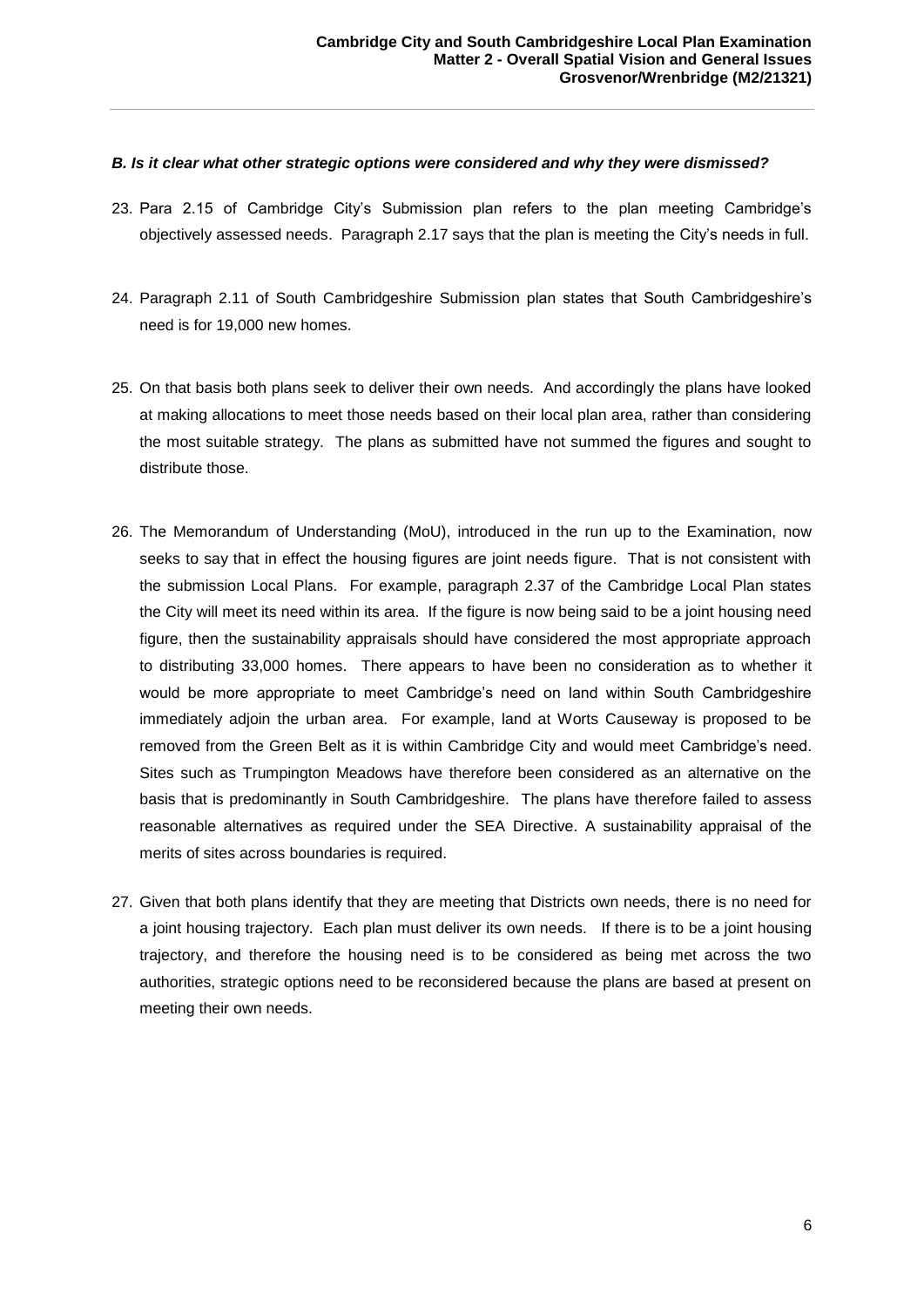## *C. Are the Plans founded on a robust and credible evidence base?*

- 28. We consider that the evidence base is not robust. The housing assessment is flawed, which is covered in our statement on Matter 3.
- 29. In addition, the plans are not founded on robust assessments of the social infrastructure needed to support communities, in particular the sporting needs to tackle social issues such as obesity. The evidence base which does exist identifies significant shortfalls in open space and sporting provision, yet the plan does not meet those needs. In particular there is no update to assessment of sporting needs and sports pitch provision – we understand that this work is currently ongoing and not due to report until 2015.
- 30. The City Council's Sport Strategy 2009 to 2013 identifies that *"it does appear that in Cambridge, participation is not increasing in line with the national 1% increase year on year target."* (4.1.2 b).
- 31. Cambridge City Council's *Sustainable Community Strategy* (SCS) (RD/SPD/170) sets out a vision for the city and a route map for improving the quality of life for people living, working in and visiting it. It aims to ensure that people in the City live in sustainable communities that are strong, *healthy* (our emphasis), active, safe and inclusive. It seeks a reduction in the inequality in life expectancy between different parts of the City and the enhancement of personal health and wellbeing. Amongst other things, the *SCS* seeks to achieve:
	- a reduction in the rise of obesity; and
	- to get more adults participating in regular moderate intensity sport or active recreation.
- 32. The *Improving Health Partnership* is a joint strategic partnership with representation from statutory and voluntary organisations in Cambridge City and South Cambridgeshire. The partnership strives to improve health, reduce inequalities and promote social inclusion through identifying needs and implementing effective measures to improve health outcomes. The Partnership's key areas for action include tackling obesity and increasing physical activity.
- 33. The City Council's Open Space and Recreation Strategy 2011 identifies that the supply of sports pitches is significantly below that required under its adopted open space standards. In relation to Trumpington it notes (at 4.32) that *"Whilst many of the sports fields within the ward are of a good standard, the level of accessibility to sports provision is not high"*. Para. 6.3 also notes that *"Within the existing built up area of Cambridge, there are limited opportunities for creating new open space"* and that *"The optimum use of existing open space must be made, and opportunities must be sought to improve existing spaces and address deficits."* Paragraph 6.8 states that *"There are opportunities for new provision... including within the Green Belt."*